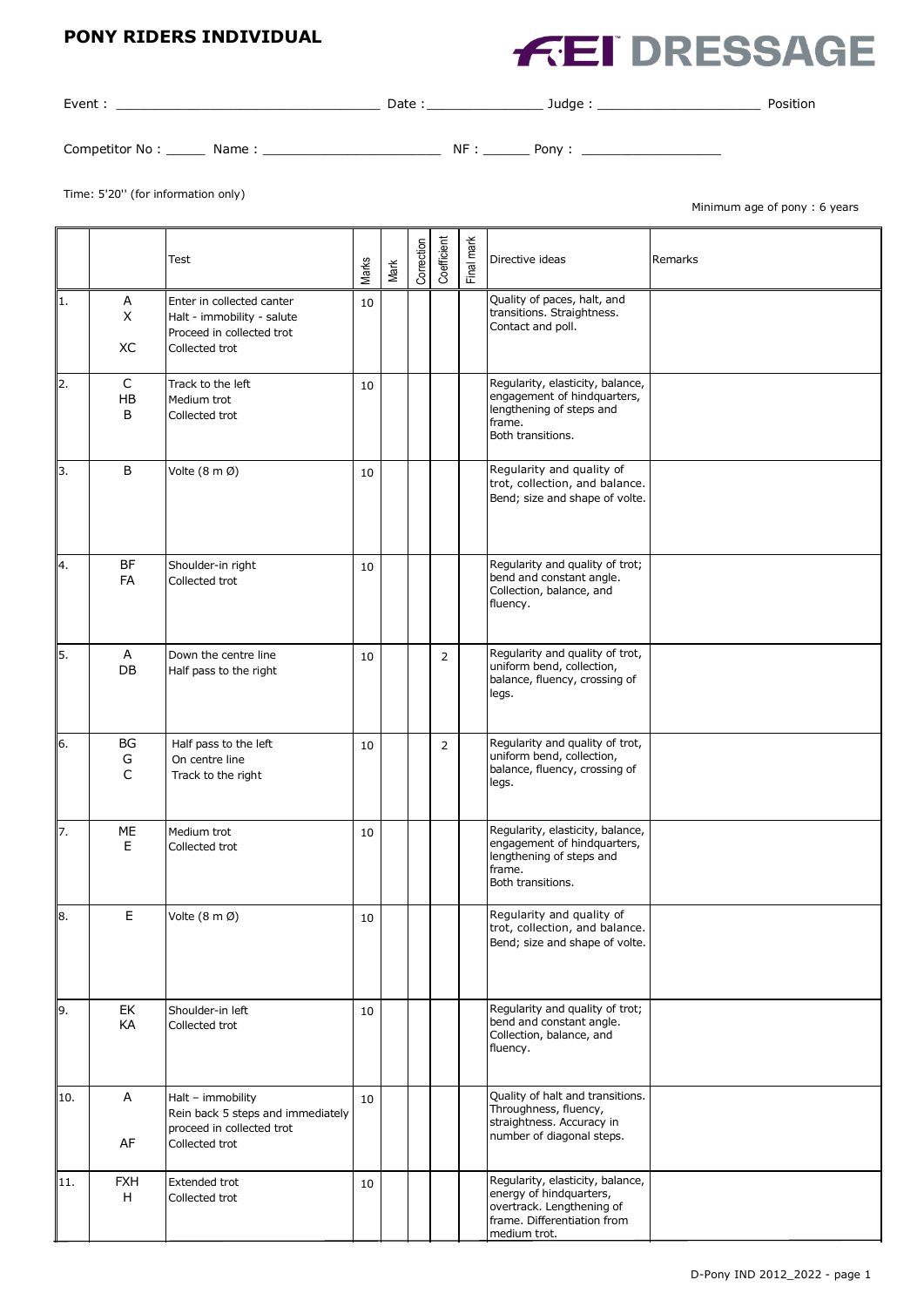## **PONY RIDERS INDIVIDUAL**



Competitor No : \_\_\_\_\_ Name : \_\_\_\_\_\_\_\_\_\_\_\_\_\_\_\_\_\_\_\_\_\_\_ NF : \_\_\_\_\_\_ Pony : \_\_\_\_\_\_\_\_\_\_\_\_\_\_\_\_\_\_

|     |                              | Test                                                                                                                 | Marks | Mark | Correction | Coefficient    | Final mark | Directive ideas                                                                                                                           | Remarks |
|-----|------------------------------|----------------------------------------------------------------------------------------------------------------------|-------|------|------------|----------------|------------|-------------------------------------------------------------------------------------------------------------------------------------------|---------|
| 12. | HC                           | Transitions at F and H<br>Collected trot                                                                             | 10    |      |            |                |            | Maintenance of rhythm,<br>fluency, precise and smooth<br>execution of transitions.<br>Change of frame.                                    |         |
| 13. | CM(G)<br>Before G<br>G       | [Medium walk]<br>Collected walk<br>Half pirouette to the right,<br>proceed in medium walk up to M                    | 10    |      |            |                |            | Regularity, activity, collection,<br>size, flexion, and bend of half<br>pirouette. Forward tendency,<br>maintenance of fourbeat.          |         |
| 14. |                              | The medium walk from the<br>transition at C up to the transition<br>to extended walk at M                            | 10    |      |            | $\overline{2}$ |            | Regularity, suppleness of<br>back, activity, moderate<br>lengthening of steps and<br>frame, freedom of shoulder.<br>Transition into walk. |         |
| 15. | <b>MRXV</b>                  | Extended walk                                                                                                        | 10    |      |            | $\overline{2}$ |            | Regularity, suppleness of<br>back, activity, overtrack,<br>freedom of shoulder,<br>stretching to the bit.                                 |         |
| 16. | $\vee$<br>Between V&K<br>KА  | Medium walk<br>Proceed in collected canter<br>Collected canter                                                       | 10    |      |            |                |            | Quality of both paces.<br>Both transitions.                                                                                               |         |
| 17. | AX                           | Serpentine with two loops,<br>the $1st$ loop in true canter,<br>the 2 <sup>nd</sup> loop in counter canter           | 10    |      |            |                |            | Quality and collection of<br>canter. Self-carriage,<br>balance, straightness.<br>Correct flexion. Fluency of the<br>change of direction.  |         |
| 18. | X                            | Simple change of leg from<br>counter canter to counter canter                                                        | 10    |      |            |                |            | Promptness, fluency and<br>balance of both transitions.<br>3-5 clear walk steps.                                                          |         |
| 19. | XC                           | Serpentine with two loops,<br>the 1 <sup>st</sup> loop in counter canter,<br>the 2 <sup>nd</sup> loop in true canter | 10    |      |            |                |            | Quality and collection of<br>canter. Self-carriage,<br>balance, straightness.<br>Correct flexion. Fluency of the<br>change of direction.  |         |
| 20. | <b>CM</b><br><b>MV</b><br>VK | Collected canter<br>Medium canter<br>Collected canter<br>(counter canter)                                            | 10    |      |            |                |            | Quality of canter,<br>lengthening of strides and<br>frame. Balance, uphill<br>tendency, straightness.<br>Both transitions.                |         |
| 21. | K<br>KA                      | Simple change of leg<br>Collected canter                                                                             | 10    |      |            |                |            | Promptness, fluency and<br>balance of both transitions.<br>3-5 clear walk steps.                                                          |         |
| 22. | Α<br>L                       | Down the centre line<br>Volte left (8 m Ø)                                                                           | 10    |      |            |                |            | Quality of canter, collection,<br>and balance.<br>Bend; size and shape of<br>volte.                                                       |         |
| 23. | LX<br>X<br>XI                | Collected canter<br>Simple change of leg<br>Collected canter                                                         | 10    |      |            | $\overline{2}$ |            | Promptness, fluency and<br>balance of both transitions.<br>3-5 clear walk steps.                                                          |         |
| 24. | $\bf{I}$                     | Volte right (8 m Ø)                                                                                                  | 10    |      |            |                |            | Quality of canter,<br>collection, and balance.<br>Bend; size and shape of<br>volte.                                                       |         |
| 25. | IG<br>G<br>C                 | Collected canter<br>Simple change of leg<br>Track to the left                                                        | 10    |      |            | $\overline{2}$ |            | Promptness, fluency and<br>balance of both transitions.<br>3-5 clear walk steps.                                                          |         |